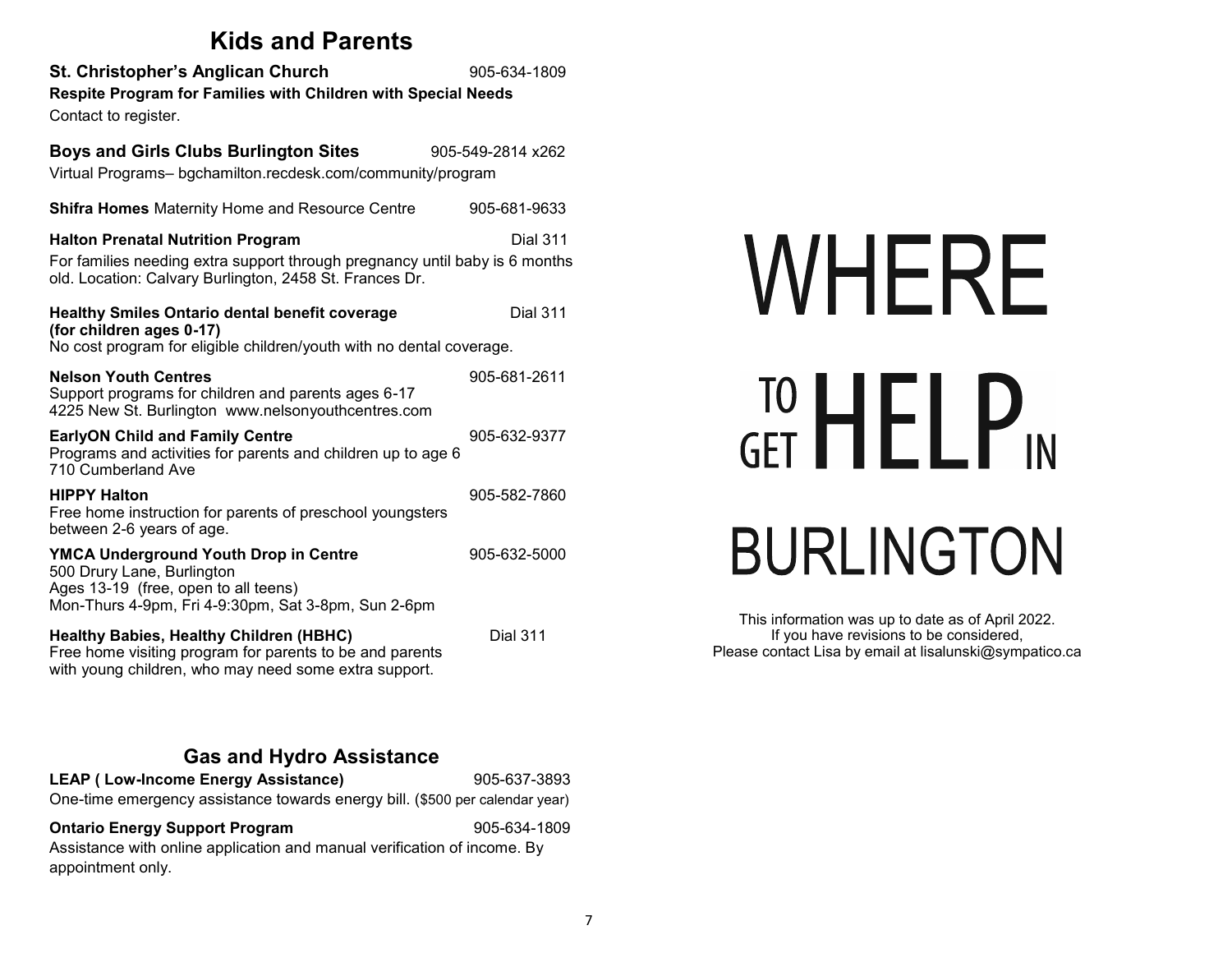# **Meals**

#### **Meal Bag Program– Friday Night Community**

Already prepared meals, produce, dairy, hygiene items. Pick up Fridays 12:00pm – 4:00pm at Wellington Square United Church, 2121 Caroline St. Inquiries: email llunski@wsquare.ca or call 905 634-1849.

#### **Open Doors**

St. Christopher's, 662 Guelph Line Freshly prepared meals for curbside pick up. Tuesdays 3:30 - 5:30pm . Community Market (food bank) open to the public, Tuesdays 3pm-5:30pm and Saturdays 9:15am–12pm. No registration needed. Inquiries: email gardenmarket@stbcb.ca or call 905-634-1809.

#### **Next Door Social Space/ Next Door Kitchen**  905-825-2992

650 Plains Rd, E. Unit 3. Free lunch, Thursday's 12:00pm Toonie Breakfast Saturdays 9-11am (excluding holiday weekends)

#### **Dinner Night Out North BurLINKton (TBA)**

Preparing meals weekly as part of the Meal Bag Program.

### **Food Availability**

#### **Burlington Food Bank**

Pre-packed boxes of non-perishable foods, hygiene, produce, milk, eggs, bread and frozen meat. Contactless delivery by appointment only. Make an appointment for Curbside Pickups. To request food: email info@burlingtonfoodbank.ca or call 905-637-2273.

#### **Salvation Army**

5040 Mainway Unit 9; Non-perishables, proteins, produce, hygiene items etc. By appt. Mon 1-4pm, Wed 8:30-11:30, Thursday 9-4 (Closed 12:00pm-1:00pm) Call 289-230-2556 to book your visit (calls are not returned over the weekend).

#### **Food For Life**

St. Luke's Anglican 1382 Ontario St. Tues -10:00-11:30 am Brant Hills Presbyterian 2138 Brant St. Wed- 1:30-2:00pm Grace United Church 2111 Walkers Line Fri -9:15-10:30am

Please call 905-335-0090 for inquiries.

Good Food Line 905-635-1106 x225 or email goodfood@foodforlife.ca Community Fridge - Aldershot Library (check library hours) 550 Plains Rd E Mountainside Market - 2258 Mountainside Dr. Tues & Thurs- 10am-6pm

By appt only, book at www.foodforlife.ca/market/.

#### **Open Doors Community Market**

Community Market (food bank) open to the public, Tuesdays 3pm-5:30pm and Saturdays 9:15am– 12pm. Inquiries, email gardenmarket@stbcb.ca or call 905-634-1809.

#### **Housing Shelters**

**Emergency Supportive Housing Program** dial 311

providing emergency shelter for women and families.

**Halton Women's Place**, Burlington **24 Hour Crisis Line** 905-332-7892 Temporary shelter for women and children **Intake** 905-332-1593 experiencing domestic violence.

**Salvation Army Lighthouse**, 750 Redwood Square, Oakville 905-339-2918 Emergency shelter for men.

| <b>Salvation Army Shelter, Hamilton</b><br>24 hour emergency shelter for men                                                                                                   | 905-527-1444                 |
|--------------------------------------------------------------------------------------------------------------------------------------------------------------------------------|------------------------------|
| <b>Mission Services, 325 James St. N., Hamilton</b><br>24 hour emergency shelter for men                                                                                       | 905-528-7635                 |
| Good Shepherd, Men's Center 135 Mary St. Hamilton<br>Women's Centre 30 Pearl St. North                                                                                         | 905-528-9109<br>905-523-8766 |
| <b>Summit Housing and Outreach Programs</b><br>905-847-3206<br>Housing support and advocacy for people with serious mental illnesses.<br>871 Equestrian Court Unit 7, Oakville |                              |

#### **Free Clothing**

| 905-592-3722 |  |
|--------------|--|
|              |  |
| 905-634-1809 |  |
|              |  |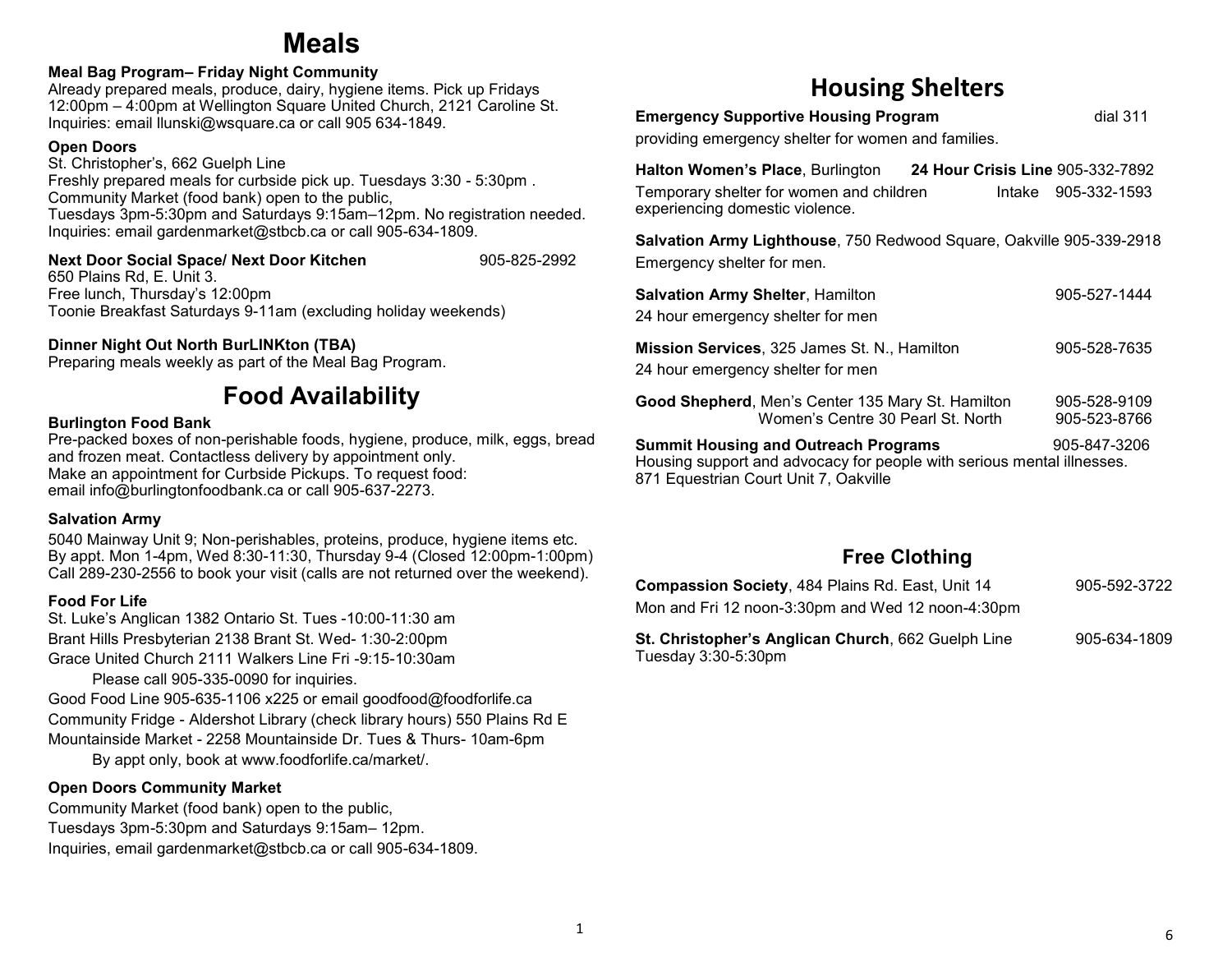|  | <b>Legal Assistance</b> |
|--|-------------------------|
|--|-------------------------|

www.thewomenscentreofhalton.com

| <b>Halton Community Legal Services</b>                              | 905-875-2069   |
|---------------------------------------------------------------------|----------------|
| Free advice and legal services to low income residents.             |                |
| <b>Legal Aid Ontario</b>                                            | 1-800-668-8258 |
| The Women's Centre of Halton                                        | 905-847-5520   |
| Drop in support, legal advice, information and community referrals. |                |

#### **Debt Support**

**Halton Consumer Credit Counselling Service** 905-845-3811 (Division of Thrive Counselling) A non-profit agency, provides assistance with budgeting or debt management.

#### **Transportation**

**Halton SPLIT (Subsidized Passes for Low Income Transit)** Dial 311

#### **Social Groups**

**Next Door Social Space/ Next Door Kitchen** 289-799-0154

A community space to gather in the heart of Aldershot. 650 Plains Rd East, Unit #3. Contact Angie nextdoor@forestviewchurch.ca Women's Coffee Hour, Wednesday's 10am. Cooking Class's & Community Gardening May– Oct. www.nextdoorsocialspace.com for up to date event info

#### **Employment**

**YMCA Employment & Training Services 1905-681-1140** Ages 15 and up. 500 Drury Lane (lower level)

**Centre for Skills Development** 905-333-3499 x140 3350 South Service Rd

**Goodwill Career Centre** 905-633-8324 ext 2221

3505 Upper Middle Rd Unit-D1A Free Employment Services, Job search, Employer Connections, Second Career, Youth Job Link, Canada-Ontario Job Grant, Employment Resource Centre.

**STRIDE-** 247 North Service Road West, Suite 200, Oakville. 905-693-4252 Employment services for individuals facing mental health and other challenges.

#### **Food Pantry (non-perishables)** 905-637-2346

St. Raphael Parish**,** 4072 New St, Mon-Thurs 10am-12pm

#### **Compassion Society**

Non perishable/ produce package, meat, pizzas, ready to go salads/soups, sandwiches, cakes, sweets, bread and hygiene items as available.

Mon, Wed, Fri 12:00pm-2pm 484 Plains Rd E Unit 14.

Inquiries: general.compassion@gmail.com or call 905-592-3722.

#### **Compass Point Food Market**

Non perishable food, produce, bread. Meat and hygiene items (when available). 1500 Kerns Road | 2nd and 4th Sat of the month | 9:00-10:30am. Inquiries: 905-336-0500 ext. 234 email: foodmarket@compasspointbc.com

**Food 4 Kids Halton**  Beth **905-469-3113 x1** 

We provide healthy bags of food each Friday delivered to elementary schools for kids for the weekend. Contact your school office for the referral form.

**Holy Cross Good Food Box** - contact Patti 905-844-1109 Fresh vegetables and fruit at an unbeatable price available 4th Fri each month Sept -June. Order ahead by calling or emailing Patti. pleix@outlook.com

#### **Counselling**

#### **Thrive Counselling** 905-637-5256

777 Guelph Line Unit 207

Counselling for people struggling with general issues including family conflict, depression, grief and loss, family violence or sexual abuse. Caring Dads and Supervised Access Programs.

**Eagles Nest** 905-689-8721

Free (or at a minimal cost) certified counsellors who work with adults, youth and children to address a wide variety of issues including self-worth, anxiety, depression, conflict in relationships, mental health and trauma. Both online and in-person sessions are available. eaglesnestwaterdown.ca

5